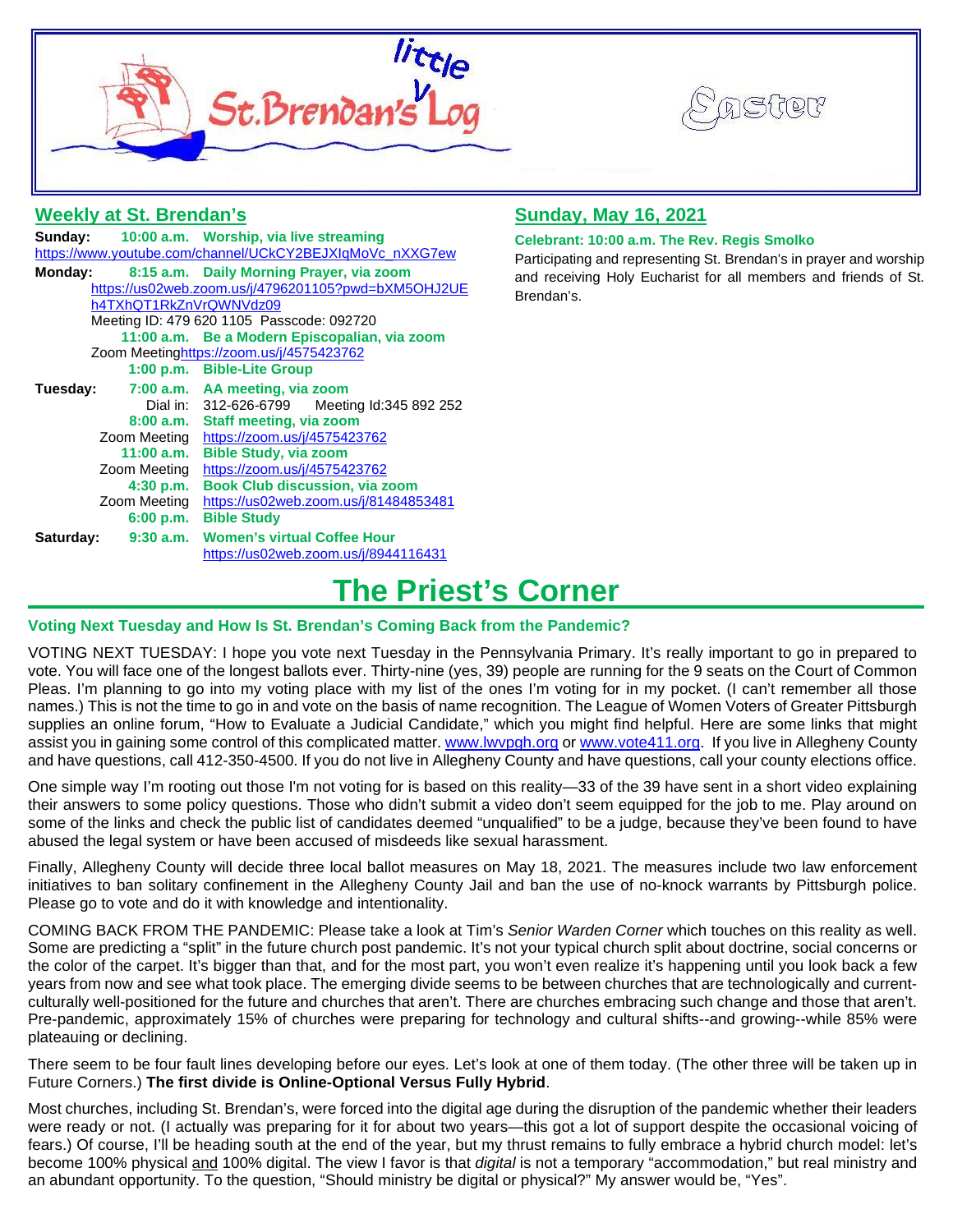In case you're interested in the other three "divides," here they are:

- Bringing People Back Versus Moving People Forward
- Churches That Embrace Versus Churches That Judge
- Ideologically Driven Versus Gospel-Driven

One of our priests sent an article around after the clergy meeting yesterday. I am basing a lot of the above on the insights of that thought-provoking article. It helped me better frame a vision forward that might result in interactive dialogue as we move and St. Brendan's moves into discernment about Its future.

### **All good, Regis**



- **Brendan's Family & Friends (BFF)** Chris and Roger Botti are donating to the BFF:
	- In honor of the birth of their granddaughter, **Addison Christine Hartnett**, born April 29, 2021.
- In honor of Darrell Johnson for his ordination to deacon.
	- In recognition and thanksgiving for the 34th anniversary of St. Brendan's first service and our continued legacy of faith in action and love.

### **Please come to our first virtual writing campaign:**

The Justice Ministry is holding its first Zoom writing campaign on **Sunday, May 16, at 11:30 am,** shortly after the Sunday service. The topic is gun violence prevention, specifically banning ghost guns. Ghost guns are homemade firearms which are unregulated and untraceable, and have become a real problem in Pennsylvania.



At the Zoom meeting, you will be provided with a template for a short letter and contact information for sending letters to our state officials. We will also have someone speaking briefly about ghost guns and the issues with them. Please consider joining us with your pen and writing paper -- besides learning about ghost guns and making a difference by writing letters to ban them, you will be able to chat with some other parishioners from our church. The Zoom link for this meeting on May 16 at 11:30 am is:

<https://us02web.zoom.us/j/83095024539?pwd=RjNaeDY3SlU3aE9keElBa1pIcXc3QT09> Meeting ID: 830 9502 453, Passcode: 607363 (You must use this passcode) Hope to see you there!

**CRIES Advocacy (Christian Response In Emergency Situations),** donates 10% of our pledged income. This week we are supporting the work of Girl's Hope, a residential home in Baden, PA. They help academically capable and motivated girls-in-need meet their potential to become well educated and career ready.

Please notify Katie [StBrendansKatie@gmail.com](mailto:StBrendansKatie@gmail.com) if you would like to attend the 10:00 service on Sunday.



### **WE'RE ALMOST AT OUR GOAL!!**

St. Brendan's Justice Ministry has now raised \$4,645 for the Greater Pittsburgh Food Bank! That's 93% of our \$5,000 goal! We just need \$355 more and we will be there.! Thank you so much to all who have donated.

If you have not yet donated, there is still time. Simply click on [pittsburghfoodbank.org/stbrendans](http://pittsburghfoodbank.org/stbrendans) and you can make a donation through May 20 in just a few clicks. If you do not want to donate online, just send a check payable to the Greater Pittsburgh Food Bank, and mail it to St. Brendan's, 2365 McAleer Road, Sewickley, PA 15143. Your support is appreciated by the Justice Ministry and especially by the Food Bank! Thank you for anything you can do to help those in need!



**Vestry Meeting.** On Monday, May 10, the Vestry held its regular monthly meeting. Our focus, excitingly, was on ways to continue the recent progress towards reopening the church. The following were among the specific topics we discussed: (1) an update on our efforts to assemble a representative group to lead the parish in its discernment process—progress has occurred but a couple of calls remain to be made; (2) our policy with respect to those who wish to use spaces in our building as vaccination numbers climb and infections fall (12-step programs, our regular and one-time renters, and various parish ministries); (3) activities to reintroduce our youngest Brendanites to the church during the summer so that Sunday School can resume "as normal" in the

fall; (4) the selection of two new deputies to represent St. Brendan's at diocesan conventions in coming years; and (5) ways in which to further involve Darrell Johnson in parish life as a part of his ministry as a newly ordained deacon. (As always, the full Vestry Minutes are available for those who would like a more detailed account.)



Save the date for **St. Brendan's annual Parish Picnic,** Sunday, June 20, at Latham Shelter in North Park. More details to follow soon.



**Altar Flowers.** We have many empty dates on our Altar Flower Calendar. Check with Katie for an open Sunday if you would like to sponsor the flowers for our altar. Flowers ordered from our florist cost \$40.00 each week and with that an announcement is put in the bulletin as a way to honor a special day, a memory of someone special, etc.

If you would like to bring arrangements from your garden, just inform Katie so flowers are not ordered from our florist.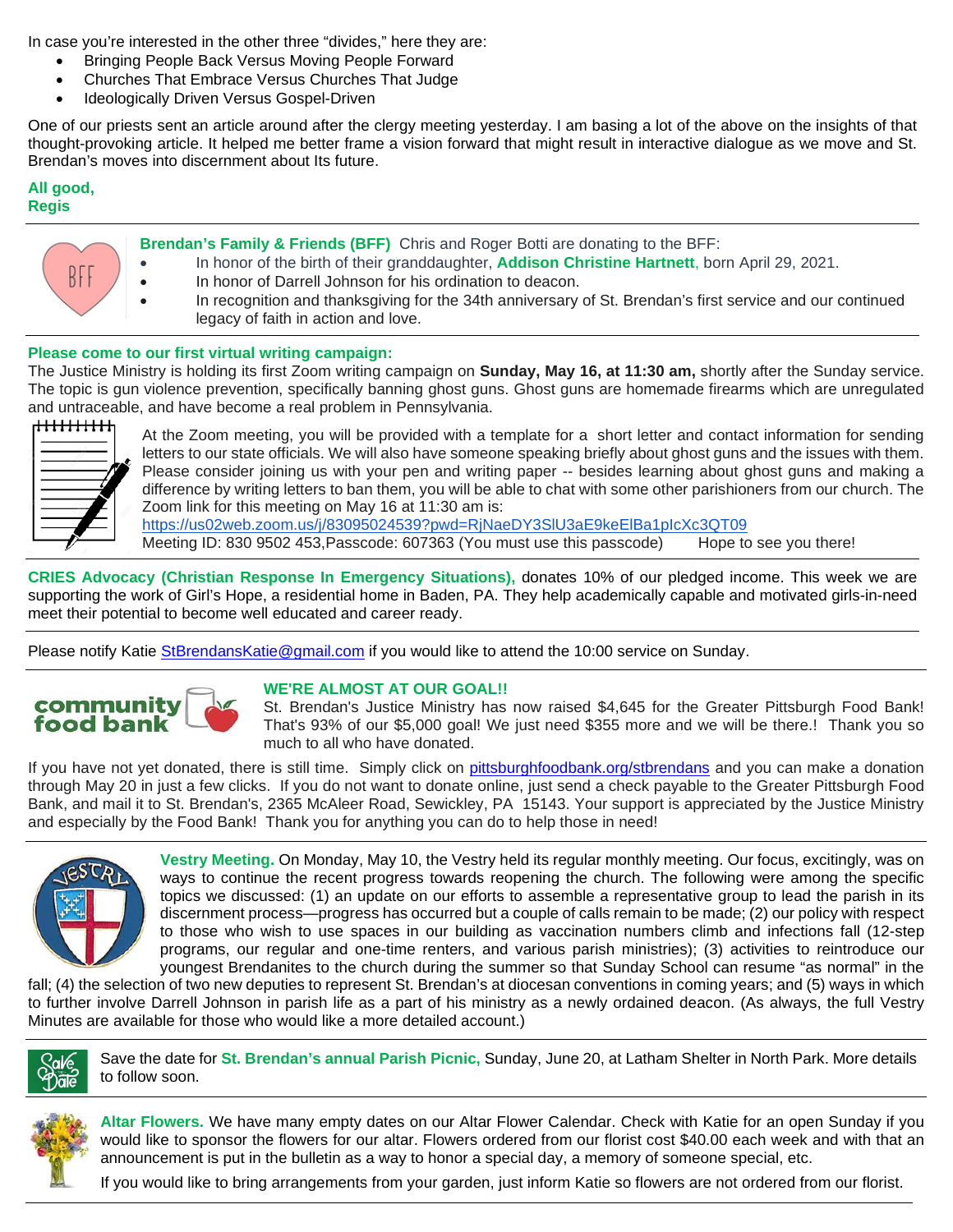

**Now that we are beginning to reopen, we** will no longer have a donation bin outside. Please bring nonperishable food items/donations when you come on Sunday, and you can leave them in the shopping cart in the narthex as before. We will continue distributing food to the North Hills Food Bank and the Community Outreach. Note: The food banks do not accept anything in glass jars. Please do not leave any expired items.

Need food? If you or someone you know has a food shortage, contact the church and we will be happy to help.



**St. Brendan's Men's Breakfast** is back. The group meets at 9 a.m. on the 2<sup>nd</sup> Monday of the month for food and fellowship at the Eat'n Park, 2650 Brandt School Rd in Wexford. If you would like to join us and are not currently on the e-mail list contact either Steve Horton [stephenshorton@aim.com](mailto:stephenshorton@aim.com) or Bill Spoonhoward, [tspoonhoward@yahoo.com.](mailto:tspoonhoward@yahoo.com) Upcoming dates: June 14<sup>th</sup>, July 12<sup>th</sup>, and August 9<sup>th</sup>.

# **Senior Warden's Corner**

**A few years ago,** Megan and I looked after two of our grandchildren for a weekend while their parents escaped the house and celebrated their tenth wedding anniversary in a nice hotel. As context, you need to understand that we have nine grandchildren in all but they are all at least five hours away by car—and two live just outside Tampa! So for us, going back to living with an eightyear-old and a five-year-old was … a learning experience. Graham and Russ are great kids and behaved beautifully. Nevertheless, their energy and their appetites were truly impressive, so when our daughter and son-in-law returned, we were very happy to drive back to Gibsonia and collapse!

As St. Brendan's moves steadily down the path to resuming all the activities that kept us busy before COVID hit, we may need to remind ourselves that keeping any faith community alive to its mission demands the active participation of all (or at least most) of its members. In the past fifteen months, we have been blessed to have a Stream Team that made participating in liturgies amazingly stress-free (*thank you for that, Streamers!*) but this also made it easy to forget that for services before the lockdown began, many of us helped as ushers, stewards, greeters, or lectors, by paying for altar flowers or helping to arrange them, or by assisting on Altar Guild.

Now we will need to rebuild that same broad base of support—not just for liturgy but for all of the many ministries that we engage in at St. Brendan's. In the coming weeks, you will probably be invited to take on (or reprise!) a role of some kind around the church. I hope you will find it in your heart to say "Yes" to those invitations if you can. And if nobody has contacted you in a week or two, please call me or Regis—we will most certainly find a match between the gifts you bring to St. Brendan's and the needs that we have as a growing church.

### **Tim Austin**



**The Vegetable Garden**, located around the back of the building, has been planted for 2021. Harvesting is done on Wednesdays, when we clean up the veggies, pack them in zip lock bags, and get them ready for Thursday delivery to a local Food Bank.

We need help with this wonderful ministry. To sign up click [Garden Schedule Signup](https://docs.google.com/document/d/1YZ7ggrfn1sE1PF3zLPRQ84MFHEzxLP20JH45by9dIgw/edit?usp=sharing) or go to <https://www.stbrpit.com/> and click on Garden Schedule. Enter your name during the days/weeks you can be responsible by typing directly onto the document. Ideally, we would like volunteers to take on a task a full week at a time, to be responsible for either watering, weeding or harvesting. Text or call Ken Parsons at 412-418- 5223 if you have any questions.



**Need a gift for someone who has everything?** Would you like a way to acknowledge a special family event like a baptism or a birthday? A donation to the Brendan's Family and Friends (BFF) fund is the perfect way to honor that special person or event. BFF funds are earmarked for unbudgeted building needs. Please contact Katie if you're interested. Your donation will be noted in the Little Log if you wish. Thank you for making a difference at St. Brendan's by becoming a BFF donor!



**St. Brendan's Women's Coffee Hour** will meet again May 22. For this Saturday, we will not be meeting.



**The Haitian project** update. The school bus is filled to the brim with clothing, bikes, sewing machines, solar cells, medical equipment and more. For right now we do not need any more donations. Thank you for all of your support for this project.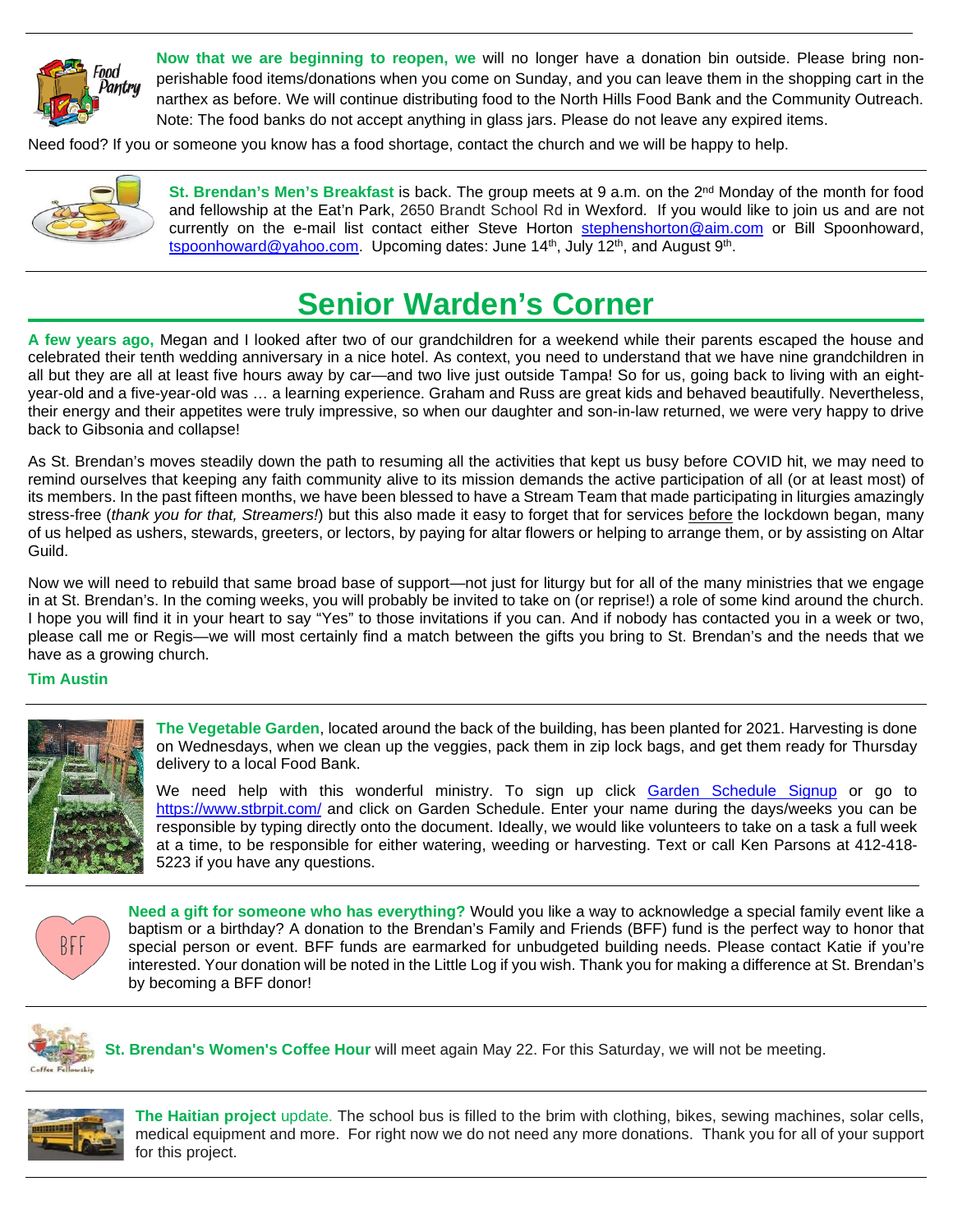### **ELECTION DAY IS MAY 18!**

May 18 is an important election day in PA. A great resource for voters loaded with information on this election is [lwvpgh.org.](http://lwvpgh.org/) You'll see candidate forums, a presentation on "How to Evaluate a Judicial Candidate" and a Common Pleas Video Gallery. There are 39 judicial candidates running for 9 positions, and this site may help you to decide how you would like to vote. You will find some background information on each candidate and hear their views on cash bail in Pennsylvania, as well as the use of special courts for restorative justice in sentencing decisions as an alternative to incarceration. To hear the candidates' answers to these two questions, click on "Common Please Video Gallery" at [lwvpgh.org.](http://lwvpgh.org/)

### **KNOW YOUR CANDIDATES – YOUR VOTE IS YOUR VOICE!**

### **PA Primary Election Ballot Questions Explained**

2022

### **Ballot Question #1**

YES means that the legislature can vote to end the protections of an emergency declaration at any time - regardless of the status of the emergency

NO means that the Governor is able to act quickly with all state departments to respond to a crisis as long as that crisis lasts

### **Ballot Question #2**

YES means that an emergency declaration could end prematurely unless debated, negotiated, and voted on every 21 days in the state legislature

NO means that the Governor can continue to respond to a crisis, even if it lasts longer than 3 weeks

### **Ballot Question #3**

YES means that our constitution would be updated to include equal rights protections based on race or ethnicity

NO means that our constitution would continue to lack protections for discrimination based on race or ethnicity

# **Upcoming Events from our Neighbors**

### **What's Wrong with Solitary Confinement**

A resolution from the 2018 Episcopal General Convention calls on all Episcopalians to amplify their voice in solidarity with human rights groups, the United Nations and others to end prolonged solitary confinement.

In the May 18 primary, Allegheny County residents will have the opportunity to do this by voting to restrict its use at the Allegheny County Jail, where inmates are now sometimes confined to a small bathroom-sized space 20 hours day (without books, TV or the internet), often as punishment for behavior resulting from their mental health issues, and then causing more mental health issues.

To give more background on this issue, a Zoom Forum on Sunday, May 16, at 7:30 pm on "What's Wrong with Solitary Confinement" will be held. It is sponsored by the Diocesan Social Justice and Outreach Committee and Commission on Race and Reconciliation. Walthour Professor Jules Loel, from the University of Pittsburgh, will be speaking. Former head of the Center for Constitutional Rights, Professor Lobel argued against Ohio's use of solitary confinement before the US Supreme Court and has co-edited Solitary Confinement.

Here is the address to join the Zoom meeting: [https://us02web.zoom.us/j/87209176721?pwd=UkFhOHQ2T](https://us02web.zoom.us/j/87209176721?pwd=UkFhOHQ2TUhTNjZuUE14aTN4KzV0dz09) [UhTNjZuUE14aTN4KzV0dz09](https://us02web.zoom.us/j/87209176721?pwd=UkFhOHQ2TUhTNjZuUE14aTN4KzV0dz09)

Meeting ID: 872 0917 6721 Passcode: 049909

### **Dear Friends of St. Brendan's,**

St. Brendan's Episcopal Church would like to thank, and request your prayers for, the following parishioners and friends or family of parishioners. Each is a medical professional or an emergency first responder who is helping people cope with the Coronavirus outbreak. They are using their skills and risking their own well-being by tending to those whose health has been threatened.



### **Lost Lessons and Future Possibilities**

Speaker for this Zoom event, held on Thursday, May 20 at 7:00 p.m., is Tim Stevens, Chairman and CEO of the Black Political Empowerment Project (BPEP). Tim, a long-time activist and former Executive Director of the Pittsburgh branch of the NAACP, will discuss the ongoing struggle for racial equity in the Pittsburgh region.

This event is sponsored by the Community Presbyterian Church of Ben Avon. To register, go to [cpcba.org.](http://cpcba.org/)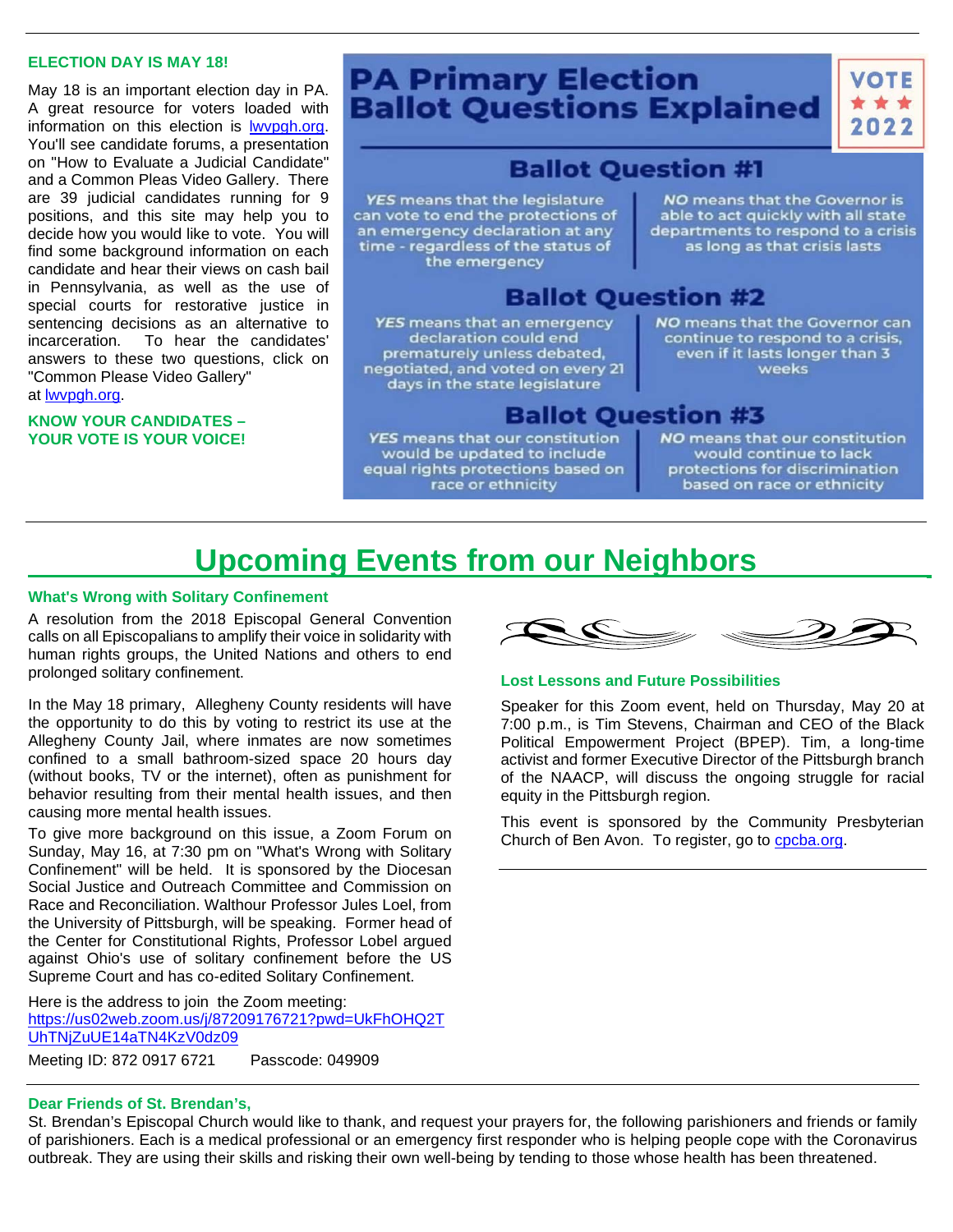We are grateful for their selfless dedication and ask that God watch over them, keep them safe and give them both strength and rest. We hope that you will join the church in thanking and praying for:

| <b>Kimberly Becker</b> | Maddie Bell                     | <b>Kate Burnett</b> | <b>Frank Casey</b>                      | <b>Bob Cerra</b>       |
|------------------------|---------------------------------|---------------------|-----------------------------------------|------------------------|
| <b>Brenna Conroy</b>   | Adele Cotter                    | James Cotter        | Laura Dugan Demers                      | <b>Nicholas Demers</b> |
| Andrea Dickerson       | Franklin Park Police Department |                     | Franklin Park Volunteer Fire Department |                        |
| Rebecca Donadee        | <b>Chris Fleissner</b>          | Amanda Gagnon       | Jeff Gagnon                             | <b>Shelley Gagnon</b>  |
| <b>Betsy Gentile</b>   | Lynne Gloor                     | Ann Hockenberry     | Beth Lutz Hoffman                       | Eric Hood              |
| John Jacobs and staff  | Kerri Jensen                    | Dr. Ken Judson      | Luke O'Neill                            | Kim Pierce             |
| Becca Sands            | <b>Warren Sands</b>             | <b>Andrew Smith</b> | Justin Zeigler                          | Cindy                  |
| Jennifer               | Julie                           | Mike                | Patrick                                 |                        |
|                        |                                 |                     |                                         |                        |
|                        |                                 |                     |                                         |                        |

**Prayer for our medical personnel and first responders.** Lord, please bless and care for all healthcare workers and first responders. Grant them wisdom, knowledge, skill and compassion so that they may be instruments of Your healing power for those they serve and care for. Give them strength and support. May they be able to do their work in a spirit of love and kindness and mercy. Keep them safe and well as they make personal sacrifices on behalf of Your community. Amen.